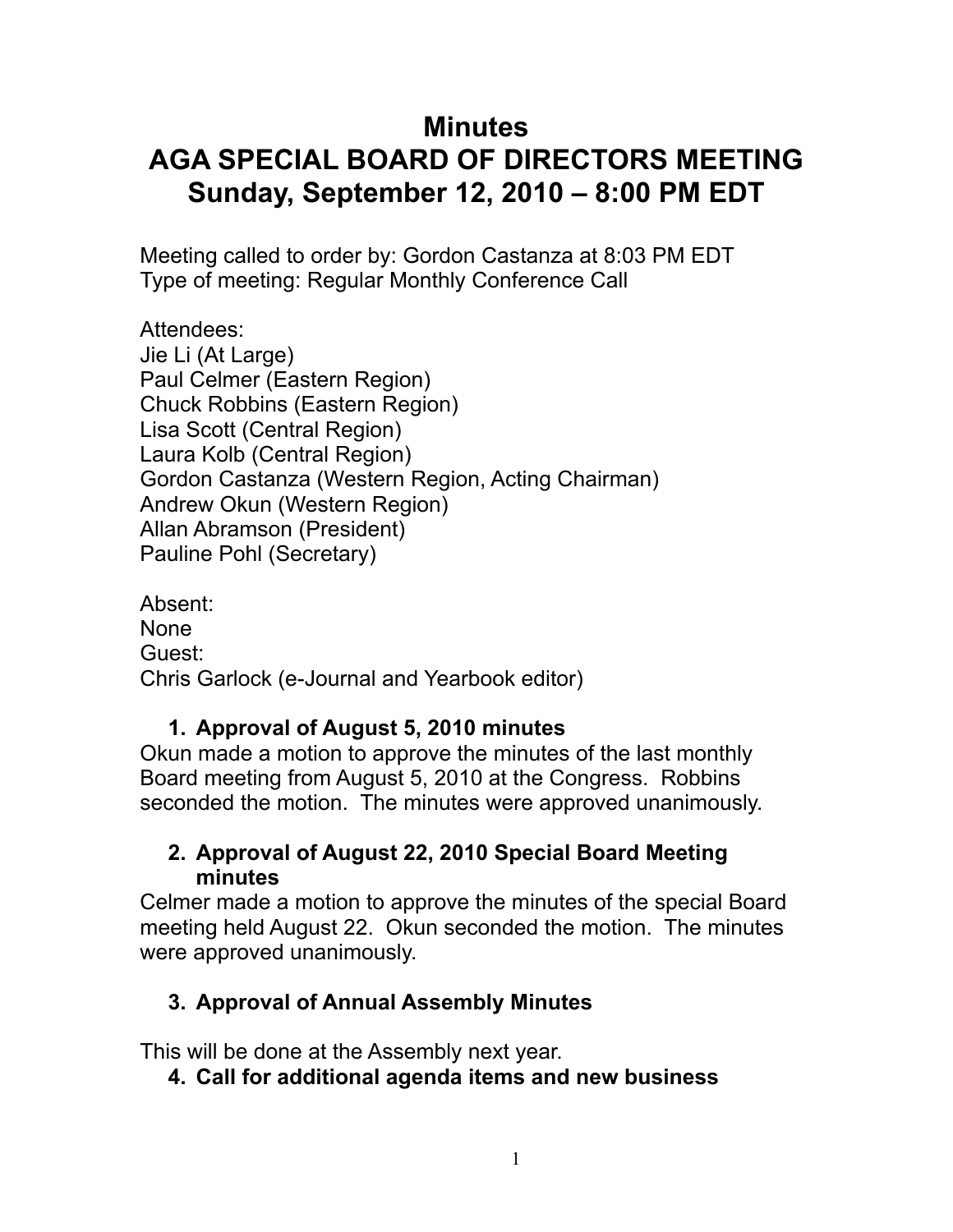- **a.** Lisa Scott wants to talk about her visits to central region go clubs and some new ideas she has gotten. 1) Igo-local, 2) contacting past and present members in a club's region, 3) a members section of the website, and 4) updating chapters on what the Board is doing.
- **b.** Okun would like to discuss forming Board Committees

#### **5. Election of Board Chair**

**a.** Celmer nominated Andy Okun. Kolb seconded the motion. Okun accepted the nomination, but asked that since he has not been in charge of meetings operated under Robert's Rules of Order, he might need help following the rules. He asked that Board members tell him right away if he is unsure of the formalities. Robbins suggested that Castanza finish this meeting since he prepared the agenda. Okun agreed this would be a good idea and Castanza agreed to continue as acting Chairman. Castanza moved that the nominations be closed. Kolb seconded the motion. The vote was unanimous in favor of electing Okun as Chairman of the Board.

#### **6. President's Report**

#### **a. Decision Item: FY2011 Budget**

- **i.** Abramson said that he made savings in expenses of \$400 in international dues and Chris Garlock saved \$400 on the expected price of publishing software. If the Yearbook changes to a digital format, the budget for that will be reduced to \$2500 for production compared to \$15,000 last year. He now projects that the budget will be close to balanced and that the shortfalls will not be as bad as feared. He is now adding \$3000 for two e-journal reporters to travel to the World Amateur Go Championships
- **ii.** Abramson asked Chris Garlock to join the meeting to discuss his proposal to change to an electronic format for the AGA Yearbook next year.
- **iii.** Garlock said he hopes to have a .pdf document of Congress notes available shortly. He said even if there weren't budget constraints, he would be in favor of moving to a digital format because of improved color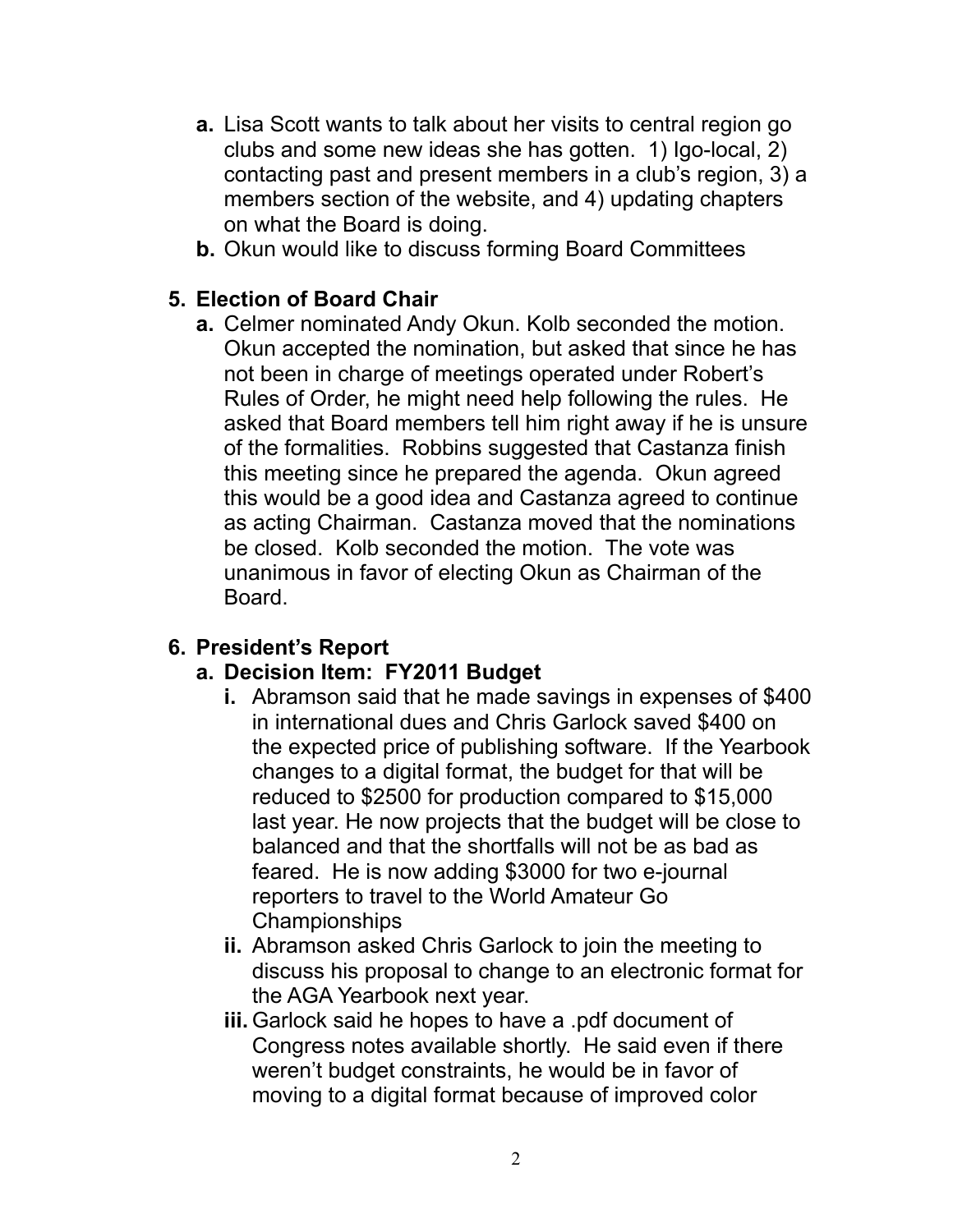pictures, the ability to click on links, the ability to scroll through games, and other enhanced content that is available in the digital format. Garlock's concern is that some members may perceive this decision as taking away the valuable product of a physical copy of the yearbook and replacing it with something less valuable, reducing the value of AGA membership. He thinks we need to communicate clearly what extra content will be available in the .pdf format for the yearbook to avoid that perception.

- **iv.** One of the differences between the printed version and electronic version is that some people may not remember that they even received the .pdf version. Garlock wants to make sure that people notice and remember the Yearbook.
- **v.** Abramson said he is working on drafting a statement to announce the changes to membership which lists the enhancements that will now be available. He will look to Garlock to help draft the statement.
- **vi.** Scott said she brought this topic up in her discussions with chapters, and they have all been in favor of a more modern Yearbook.
- **vii.**Okun said if we save money by not doing the printed version, we may spend some of the savings on something splashy. One idea is to offer a prize to people who enter a contest that can only be done through a link in the electronic yearbook.
- **viii.**Robbins asked when this year's yearbook came out. Garlock said April. Robbins said he has been pushing this change as a budget issue, but he will miss the printed version more than most people.
- **ix.** Garlock said the release date should be improved by at least a month if we move to an electronic version, because after he is done editing, it usually takes a full month to get it printed and mailed.
- **x.** Garlock said there are big parts, like the Congress, the WAGC, and the Cotsen that take significant time to write, but the rest of it may be done as early as January.
- **xi.** Garlock said it may be viable to offer an option to get a printed copy for a price. Okun suggested waiting to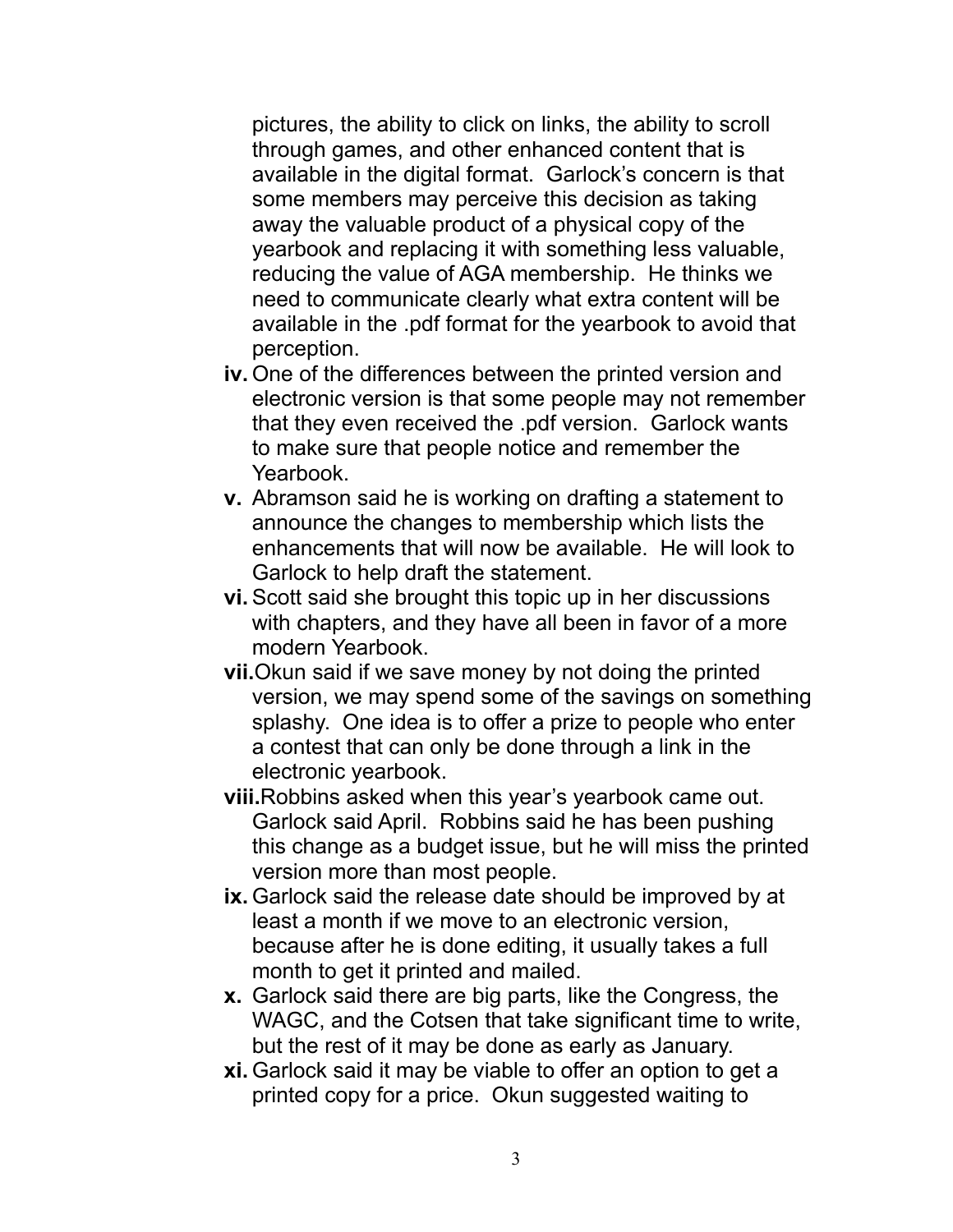announce that until there is a demand for it and until we are sure it is a viable option.

- **xii.**Robbins said a netbook or i-Pad would make the Yearbook portable similar to a printed version.
- **xiii.**Garlock said there is usually fear about changes being bad, but after the changes occur, people usually perceive the changes to be a good thing.
- **xiv.**Jie Li said he thinks the electronic format is a good idea, because it will be on his computer and he can bring it with him when he travels. He said it's also good, because if he loses a copy, someone could just send him another copy. Li is concerned that non-members could get a copy without joining. Garlock said this is already an issue with the members' only version of the e-journal, and he has to assume people are honest and any pirating that takes place is like an advertising expense.
- **xv.**Okun said if people value the .pdf version enough to pass it around, it is good publicity for the AGA. Robbins suggested telling members it does cost time and money to create the .pdf version and that they should encourage their friends to join to get it.
- **xvi.**Garlock said he would like to know if anyone has heard negative reactions to the idea of an electronic yearbook from members.
- **xvii.**Okun said he is not happy about the possibility of negative reactions, but the budget savings make it necessary. People who have a negative reaction will probably be few and even if they left, it would have to be more than 500 members lost to match the budget savings.
- **xviii.**Scott says she has ideas to add value to members that if successful will wash away any negatives from a lack of a print version.
- **xix.**Abramson said he would like to approve the budget tonight based on the new numbers he has proposed, assuming the move to an electronic yearbook.
- **xx.**Castanza said he wants to discuss the high costs of the New York Office for the budget and make changes to reduce those costs to \$1,000.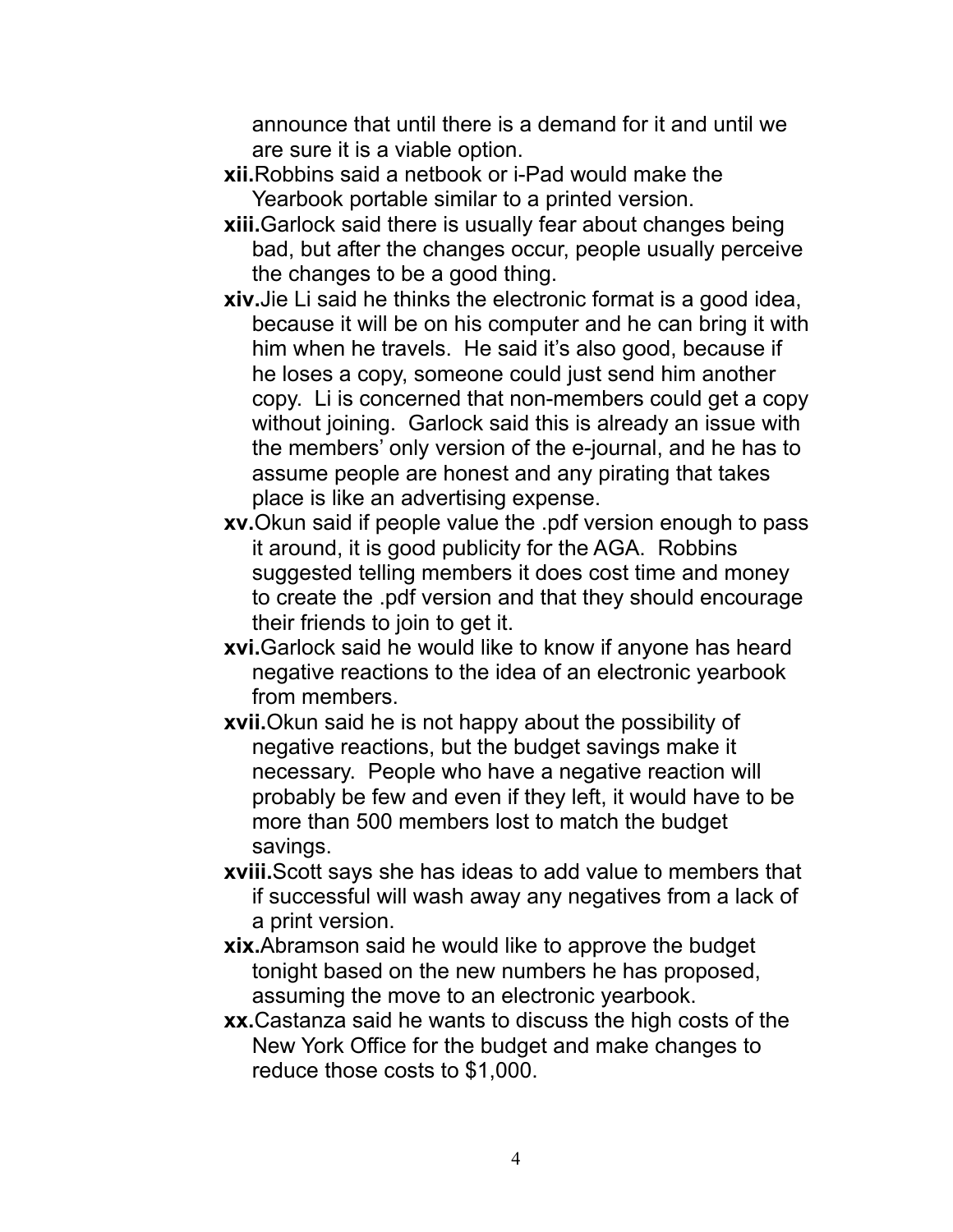- **xxi.**Abramson said we have to change the way we process credit cards if we are to reduce those costs.
- **xxii.** Robbins suggested reducing the administrative line item by 75% within 90 days. He has some ideas to reduce the budget to \$1250 for administrative costs. Castanza said he could live with the \$1250 for line item 60102, and to add the amount for John Hilt's programming. Abramson said he will work with Robbins to add buttons on the website to accept credit card payments directly. Robbins said it will probably cost \$300 to get the programming done. Abramson said he will change the number to \$1600 total.
- **xxiii.**Abramson asked if there are any other budget questions. Li asked about the \$65,000 deficit in the balance sheet. Abramson said that was an imaginary number. \$30000 was the advance to the Congress, \$25,000 was the loss of Ing money and the rest was the budget deficit.

#### **Celmer made a motion to adopt the budget. Robbins seconded the motion. The motion approved unanimously.**

#### **b. Information Item: VP-Operations**

- **i.** Abramson announced the appointment of Andrew Jackson as the new Vice President for Operations. Abramson said he hopes this will help Chris Kirschner and himself accomplish more. Okun said he read the articles of incorporation and by-laws and said he thinks the Board may have to vote on the appointment. Abramson said there is ambiguity about that and he thinks he just needs to inform the Board of appointments. The Board needs to approve an Executive Vice President. Celmer said if there is a vote, there could never be any doubt that the appointment was legitimate.
- **ii.** Castanza asked for a motion to approve the appointment. Okun made the motion. Robbins seconded the motion. Kolb asked Abramson to tell us about Andrew Jackson and say why he chose him. Jackson ran for the Board and will co-direct the Santa Barbara Congress. Jackson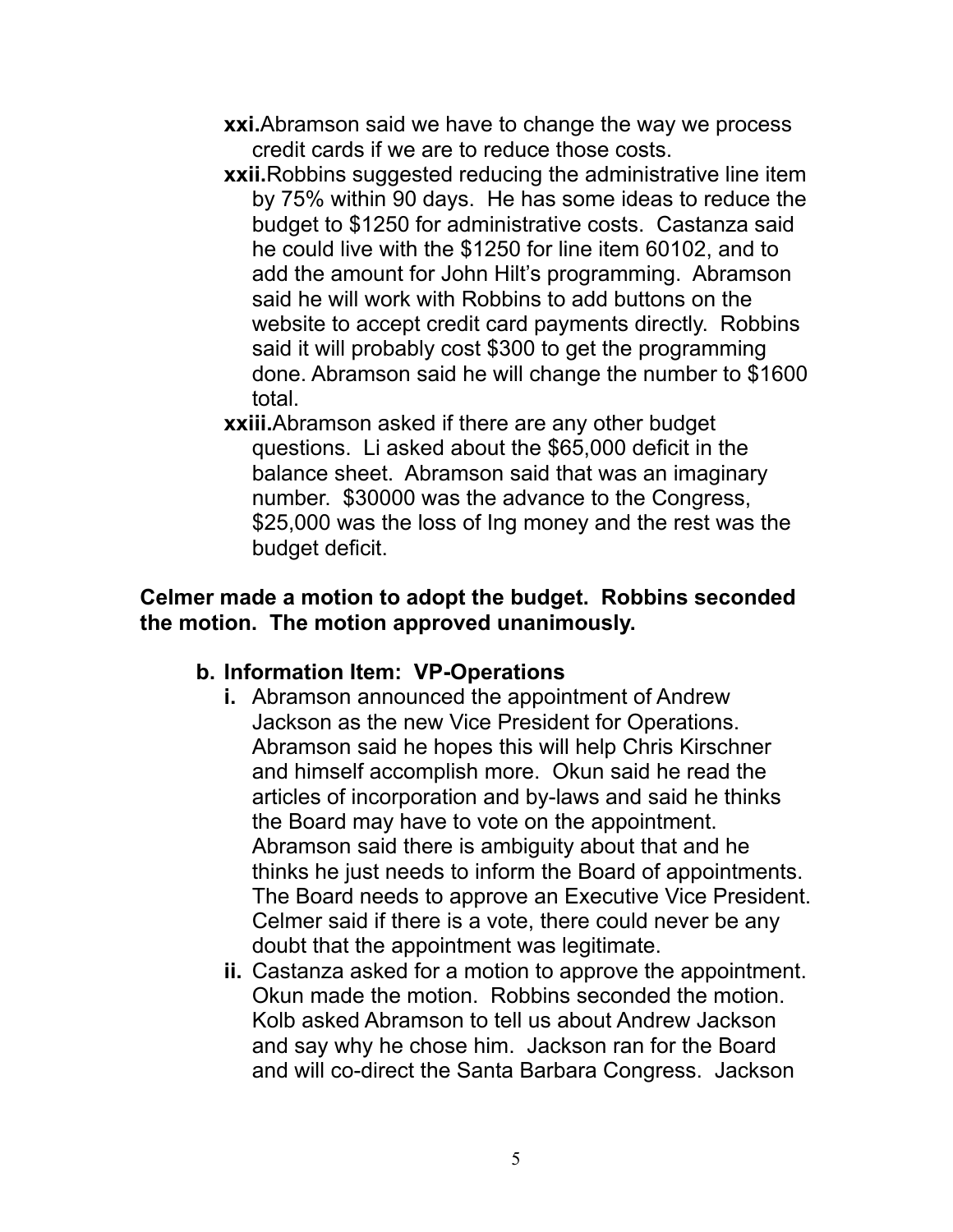is a willing and able volunteer, and Abramson needs help, so he asked Jackson to join his team as a Vice President.

- **iii.** The vote was unanimous to approve Jackson as Vice President for Operations.
- **c.** D**iscussion item: Feng Yun's letter to the Chapters**
	- **i.** Abramson said he has read through all of the e-mails in the thread started by Feng Yun's letter. There is a growing sense that people want to eliminate the ten-game requirement or replace it with something else.
	- **ii.** Abramson said the ten-game rule was adopted years ago for amateurs and it was extended to professionals last year. Abramson said he thinks the Board needs to address the issue with some statement.
	- **iii.** Robbins said he thinks there needs to be an extended discussion on this topic and he thinks a special meeting needs to be called to discuss the issue in depth.
	- **iv.** Okun asked that each member give a brief description of their position on the topic so we know whether a special meeting needs to be held.
	- **v.** Castanza said there is a lot of data-free analysis going around. People are just saying their perception of facts, without doing any research. Castanza asked 30 chapters their views. Only ten chapters responded. Seven were in favor of keeping the restrictions and three were not in favor. There were 16 non-chapter reps who responded. Only 1.5 percent of members have spoken on this.
	- **vi.** Scott said she has spoken to people from fifteen clubs, and most of them are in favor of modifying the rules. Two or three of the chapter reps she spoke to are in favor of keeping the ten game rule. Scott said even in Colorado, it can be hard to get ten rated games.
	- **vii.**Robbins said anyone who goes to the Congress can get the ten games in. Scott said some people can't go to the Congress. Robbins said if someone wants to go to international events, they need to prove that they deserve to go by putting some effort into their playing.
	- **viii.**Okun said he is against the ten game rule applying to professionals, because we could accomplish what we want to do without the restrictive rule by setting up qualifying events for representation.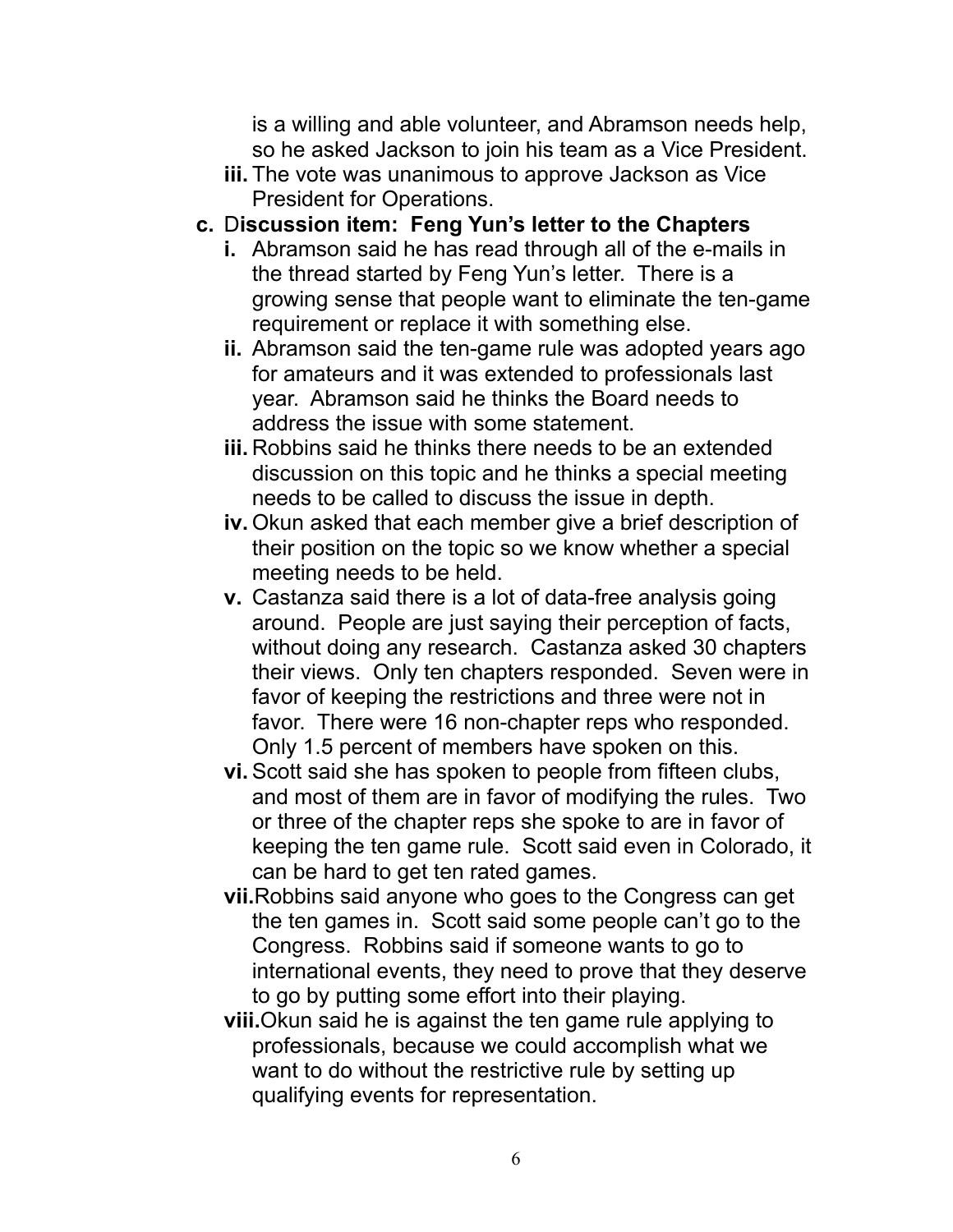- **ix.** Okun said Keith Arnold brought up the idea that if someone in the Los Angeles area has not been a continuous member, they will not be able to attempt to compete for international prizes. He wants to attract new strong members around Los Angeles to the Congress, and doesn't want to discourage them from attending by making them automatically ineligible for certain tournaments.
- **x.** Kolb said she thinks this meeting is going long and she would like to talk about this issue in a special meeting. Celmer said he also would like to have a special meeting. He has spoken to chapter reps in the east, and they generally are in favor of dropping the ten game requirement. They also want to start rating on-line games and create an American Professional system.
- **xi.** Jie Li said he doesn't think the ten-game rule should apply to the Ing Masters, because it is not an international event. He thinks that this rule puts Americans at a disadvantage compared to Canadians.
- **xii.**Li said reports of the controversial women's international tournament are not available on the website and asked why. Abramson said he is speaking to Dennis Wheeler and Edward Zhang to find out their sides of the story before reporting on the tournament.
- **xiii.**Garlock said nothing was removed from the website. Nothing has been posted yet and when it is available it will be posted.
- **xiv.**Abramson said in the interest of time, the Board should schedule a special meeting for next Sunday night. Scott said that is the same night as the Cotsen tournament, so it's not good.
- **xv.A special Board meeting will be held Wednesday, September 15 at 9:00 EDT to discuss the rules for tournament participation.**

**xvi.**Okun said he will try to talk to Chapter representatives in his area before the meeting.

#### **7. Old Business: 2011 Budget Proposal**

**a.** Covered under President's report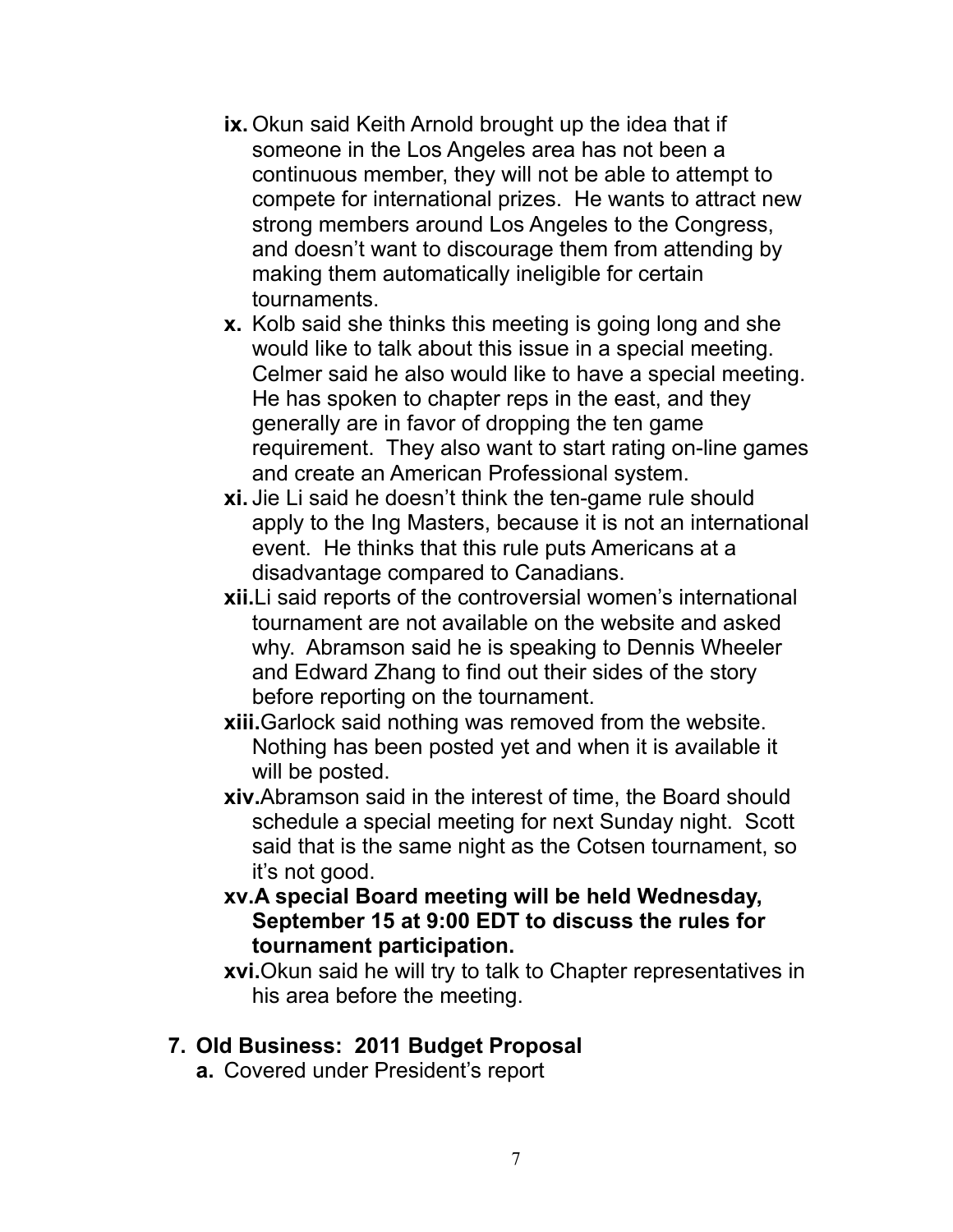## **8. New Business**

# **a. Members section of the Website**

- **i.** Scott said this idea is popular with chapter representatives she has spoken to, and this should be a top priority for the AGA. People don't feel like they are getting enough for their membership dues, and adding a "members only" section of the AGA website would make people feel like they are getting a good value for their membership dollars.
- **ii.** Implementation of this idea should increase both membership and member satisfaction.
- **iii.** Robbins said this idea is important and it deserves discussion that he would like to be involved in, but he doesn't have time to discuss it tonight.
- **iv.** Okun said it will be discussed under recurring business at the next Board meeting

# **b. Updating Clubs on what the Board is doing**

- **i.** Scott said keeping clubs informed about what the Board is doing will keep them more involved in the AGA.
- **ii.** Robbins said the entire minutes are available on the web. Scott said that people aren't aware of how to find them and they would like an overview without details to tell them the important decisions that were made.
- **iii.** Scott said she would like to send out an unofficial highlights summary quickly after the meetings before the minutes are approved a month later.

# **c. igo-local**

**i.** This website has been available for six weeks. It helps people find clubs and people to play face-to-face games. Scott suggests a permanent link to igo-local on the AGA website.

## **d. Helping Clubs get access to past and present member data**

**i.** Club organizers want to get names and addresses of members to contact to tell them about activities and clubs in their area. Scott doesn't want to release members' information, so she suggests allowing clubs to send information to the AGA to be forwarded to members and former members so they may be motivated to get involved with local clubs.